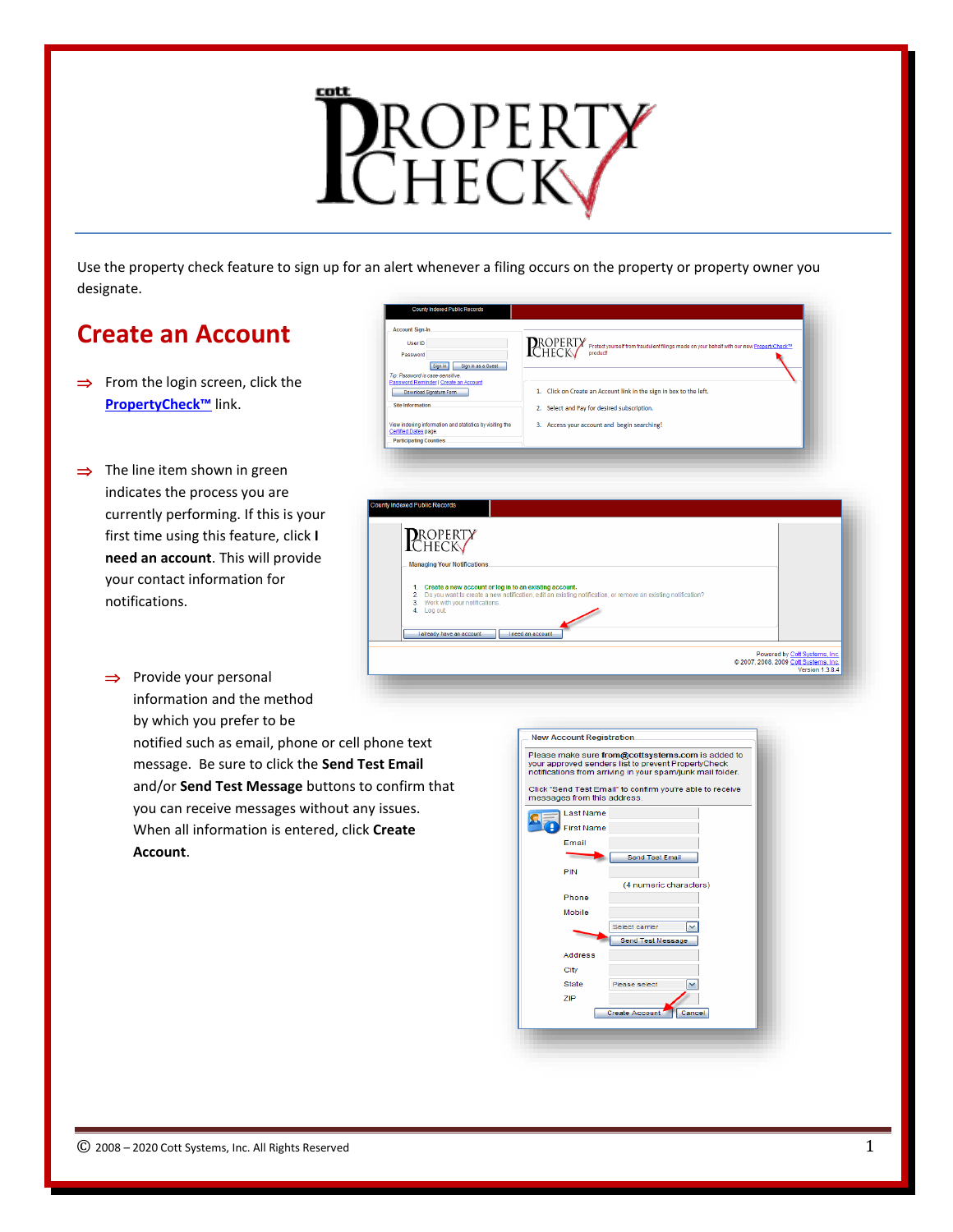## **Create a Notification**

 $\Rightarrow$  The next step (shown in green) is to create a notification. The notification determines which property or property



owner you would like to place on alert. Click the **Add a new notification** radio button.

**⇒** Now you are on step 3 **Work with your notifications**. Type the property owner name and/or type the property location and select the preferred method of notification. When finished, click **Create My Notifications**.

| Welcomet<br>******<br><b>PIN</b><br>Sign Out | Email Ingilbert@cottsystems.com<br><b>Edit Account</b> | <b>Add Or Edit A Notification</b><br>Add a new notification<br>O View or remove an existing notification                            |  |
|----------------------------------------------|--------------------------------------------------------|-------------------------------------------------------------------------------------------------------------------------------------|--|
| <b>Notifications</b>                         |                                                        | To simply track a name enter only the name information, and likewise for a property. To reduce the potential for "false positives". |  |
|                                              |                                                        | you may enter a combination of name and property information.                                                                       |  |
| Name Information                             |                                                        | <b>Property Information</b>                                                                                                         |  |
| Last Name / Business Gilbert                 |                                                        | Number 241                                                                                                                          |  |
| First Name Lynda                             |                                                        | Street Main st                                                                                                                      |  |
| <b>Middle Name</b>                           |                                                        | <b>Apt/Lot/Box/No</b>                                                                                                               |  |
|                                              |                                                        | Pin # 1245                                                                                                                          |  |
|                                              | How Would You Like To Be Notified?                     |                                                                                                                                     |  |
| $\nu$ Email                                  |                                                        |                                                                                                                                     |  |
| <b>Create My Notifications</b>               |                                                        |                                                                                                                                     |  |
|                                              |                                                        |                                                                                                                                     |  |

 $\Rightarrow$  When added, the screen will automatically put you in view mode to review your new notification. To add another notification, click **Add a new Notification** button or click **Sign Out**.

| 4. Log out.          |                                          | Greate a new account or log in to an existing account: |                                                                                                       | Do you want to create a new notification, edit an existing notification, or remove an existing notification? |                                   |                                                                                                      |                                                      |
|----------------------|------------------------------------------|--------------------------------------------------------|-------------------------------------------------------------------------------------------------------|--------------------------------------------------------------------------------------------------------------|-----------------------------------|------------------------------------------------------------------------------------------------------|------------------------------------------------------|
|                      |                                          |                                                        |                                                                                                       |                                                                                                              |                                   |                                                                                                      |                                                      |
| <b>PIN</b>           |                                          |                                                        |                                                                                                       |                                                                                                              |                                   |                                                                                                      |                                                      |
| <b>Notifications</b> |                                          |                                                        |                                                                                                       |                                                                                                              |                                   |                                                                                                      |                                                      |
| Last                 | First                                    | <b>Middle</b>                                          |                                                                                                       |                                                                                                              | <b>Notification</b>               | Date                                                                                                 |                                                      |
| Delete Williams      | Richard                                  | $\perp$                                                |                                                                                                       |                                                                                                              | Email                             | 2/16/2011                                                                                            |                                                      |
|                      | <b>Your Notifications</b><br><b>Name</b> | Sign Out<br><b>Name</b>                                | Work with your notifications.<br>Email Igilbert@cottsystems.com<br><b>Edit Account</b><br><b>Name</b> |                                                                                                              | <b>Add Or Edit A Notification</b> | Add a new notification<br>Number Street   Apt/Lot/Box/No   Pin #   Hits<br><b>Method</b><br>$2215$ 0 | ⊙ View or remove an existing notification<br>Created |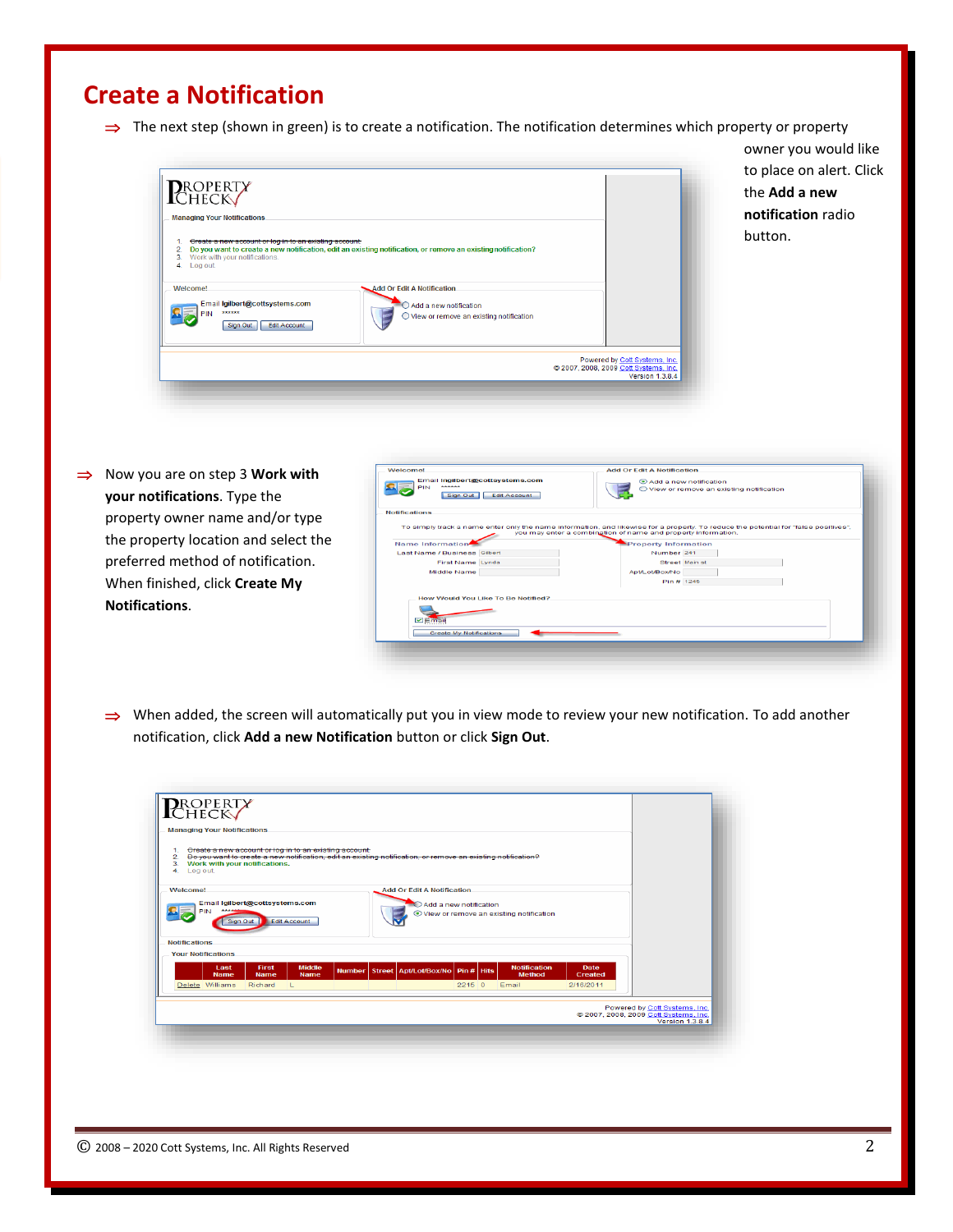# **Sign in with an Existing Account**

⇒ Once you have an account, you can access the account by clicking **I already have an account**.

| County Indexed Public Records                                                                                                                                                                                                   |                                                                                                  |
|---------------------------------------------------------------------------------------------------------------------------------------------------------------------------------------------------------------------------------|--------------------------------------------------------------------------------------------------|
| <b>P</b> roperty<br>Check                                                                                                                                                                                                       |                                                                                                  |
| <b>Managing Your Notifications</b>                                                                                                                                                                                              |                                                                                                  |
| 1. Create a new account or log in to an existing account.<br>2. Do you want to create a new notification, edit an existing notification, or remove an existing notification?<br>3. Work with your notifications.<br>4. Log out. |                                                                                                  |
| I already have an account<br><b>I</b> need an account                                                                                                                                                                           |                                                                                                  |
|                                                                                                                                                                                                                                 | Powered by Cott Systems, Inc.<br>@ 2007, 2008, 2009 Cott Systems, Inc.<br><b>Version 1.3.8.4</b> |
|                                                                                                                                                                                                                                 |                                                                                                  |

⇒ Next, type your email address and your pin number. And click Sign In. If you can't remember your pin number, click I **forgot my PIN,** type your

email address and click **Send my PIN**. You will receive an email informing you of the PIN number.

| ounty Indexed Public Records                                                                                                                                                                                                                |                                                  |
|---------------------------------------------------------------------------------------------------------------------------------------------------------------------------------------------------------------------------------------------|--------------------------------------------------|
| <b>PROPERTY</b><br><b>Managing Your Notifications</b>                                                                                                                                                                                       |                                                  |
| Create a new account or log in to an existing account.<br>1.<br>Do you want to create a new notification, edit an existing notification, or remove an existing notification?<br>2.<br>Work with your notifications.<br>з.<br>Log out.<br>4. |                                                  |
| <b>Account Sign-In</b><br>Email Igilbert@cottsystems.com<br>PIN<br>----<br>Start Over<br>Sign In<br>I forgot my PIN                                                                                                                         |                                                  |
| 2007, 2008, 2009 Cott Systems, Inc.                                                                                                                                                                                                         | Powered by Cott Systems, Inc.<br>Version 1.3.8.4 |

#### $\Rightarrow$  From here you can add a new

notification, view a notification, delete a notification or you can click **Edit Account** to modify your account information such as your name, email address and your preferred method of notification.

| <b>PROPERTY</b><br><b>Managing Your Notifications</b>                                                                    |                                                                                                              |
|--------------------------------------------------------------------------------------------------------------------------|--------------------------------------------------------------------------------------------------------------|
| Greate a new account or log in to an existing account:<br>1.<br>2.<br>Work with your notifications.<br>3.<br>4. Log out. | Do you want to create a new notification, edit an existing notification, or remove an existing notification? |
| Welcome!<br>Email Igilbert@cottsystems.com<br>******<br><b>Edit Account</b><br>Sign Out                                  | <b>Add Or Edit A Notified</b><br>Add a new notification<br>O View or remove an existing notification         |
|                                                                                                                          | Powered by Cott Systems, Inc.<br>2007, 2008, 2009 Cott Systems, Inc.                                         |